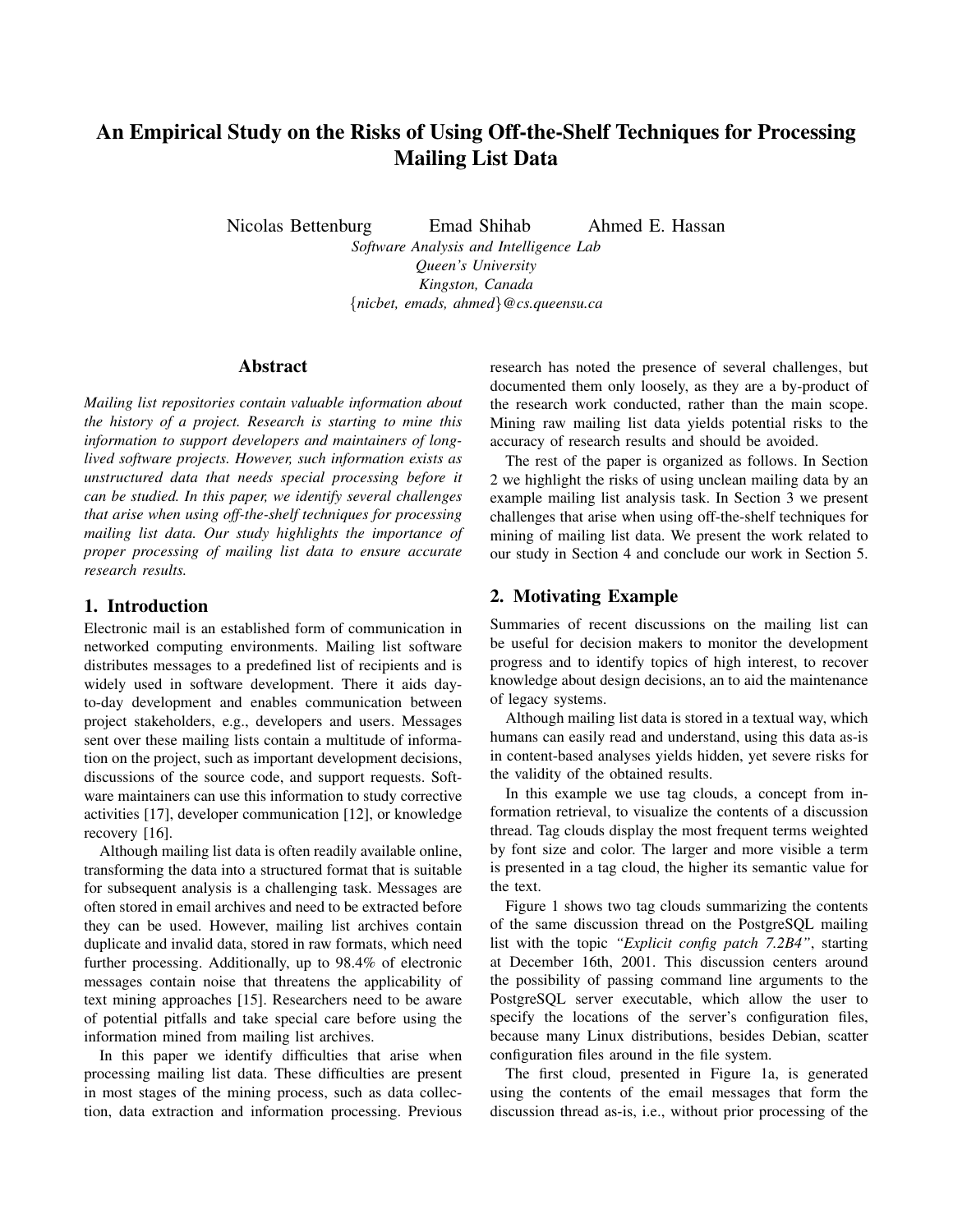message bodies. The second cloud, presented in Figure 1b, is generated from the same email messages, however the messages were cleaned up significantly by removing attachments, signatures and quotations, as well as transforming all remaining parts into English language text.

Comparing both tag clouds, we can see that the tag cloud generated from uncleaned mailing list data contains a large amount of noise, which renders the interpretation of the discussion's contents a challenge. On the opposite, the summary produced from the cleaned discussion thread is much more helpful in giving a good idea of the contents of the discussion.

## 3. Processing Mailing List Data with Off-the-Shelf Techniques

| Name of<br><b>Challenge</b> | Level of<br><b>Automation</b> | Impact on<br><b>Quality</b> |
|-----------------------------|-------------------------------|-----------------------------|
| <b>Message Extraction</b>   | Automated                     | low                         |
| Duplicate Removal           | Automated                     | high                        |
| Language Support            | Automated                     | medium                      |
| MIME/Attachments            | Automated                     | high                        |
| Quotes/Signatures           | Semi-Automated                | high                        |
| Thread Reconstruction       | Semi-Automated                | high                        |
| Resolving Identities        | Semi-Automated                | high                        |

#### Table 1. Overview of challenges presented.

In this section we discuss challenges with using off-theshelf techniques for mining mailing list data. An overview is presented in Table 1. For each challenge we assign a notion of automation and impact on data quality. Some challenges presented cannot be addressed in a completely automated manner and need manual tuning before reliable results can be obtained. We denote these as semi-automatable challenges. From a combination of automatability and the impact on the data quality we gain an intuition of the overall severity associated to each challenge.

#### 3.1. Extracting Messages

Many open-source software projects store the messages of their mailing lists in *mbox* files [14], which represent textual databases that contain linear sequences of electronic messages. These messages need to be extracted before they can be analyzed. However, the extraction process requires knowledge about the structure of the archive. Additionally, competing MBOX specifications disagree on the format of the mail archive. Both the performance of extraction tools and the deficiencies of erroneous mailing list archives have an immediate impact on the quality and quantity of the extracted data.

#### 3.2. Removing Duplicates

One essential part of any cleaning process in data mining involves the identification and removal of duplicate



(a) Tag cloud generated from unprocessed email data.

| Funny, flat CONTIQUICATION PGDATA impose them. opinion keys long environment agrees resides, start variable, normal<br>organize single creating exactly <b>postgresql</b> original stuff described (My say VpgV BSD fruity me, real little want<br>SPODATA: sort SPECIFIES onts data Tux IOOKS policy. "entripgequipg_hba.conf SEIVETS maintain (This                                                      |  |  |  |  |  |  |  |
|------------------------------------------------------------------------------------------------------------------------------------------------------------------------------------------------------------------------------------------------------------------------------------------------------------------------------------------------------------------------------------------------------------|--|--|--|--|--|--|--|
| $=$ week SCattered patch layout linux, "u01/postgres" give path all. $file$ . live belongs, stuff, result WAV -D                                                                                                                                                                                                                                                                                           |  |  |  |  |  |  |  |
|                                                                                                                                                                                                                                                                                                                                                                                                            |  |  |  |  |  |  |  |
| sux. Apache specified, hey, reasonable. Feasons it, damn options: utterly line, TIIes consistency datadir                                                                                                                                                                                                                                                                                                  |  |  |  |  |  |  |  |
| debian. method considering always. Options symilinis. different 5434 /etclpgsqlimydb.cont delivers me. /etc/<br>apache. /etc/postgresql overloss things using, syminking convenient also hbaconfig /path/<br>default.conf command controllable modest undestred /path/name3" ","I Similarly, ObFlame: And,<br>postmaster Config directory discussion packager ass. really machine subdirectory distrus bet |  |  |  |  |  |  |  |
| package, devil sense hbaconfig /etclnessusd, logical, behavior crypto <b>Debian and Setter Setter Setter and the line</b>                                                                                                                                                                                                                                                                                  |  |  |  |  |  |  |  |
| Ross having kinda see forced people pg_hba.conf pgdatadir /path/name2 guess get own, nice /path/name1 simple<br><b>Setting</b> rational                                                                                                                                                                                                                                                                    |  |  |  |  |  |  |  |

(b) Tag cloud generated from processed email data.

Figure 1. Summarizing the contents of the same discussion thread using tag clouds generated from unclean and cleaned mailing list data.

data [10]. This step is of utmost importance when the mined data is used in aggregation functions or frequency analyses. Duplicate entries will result in false or potentially misleading results. The 3 main sources of duplicate messages on mailing lists are:

- 1) *Network problems*, i.e., timeouts, can cause a message to be sent multiple times.
- 2) *Software errors* in the mailing list software can cause messages to be recorded multiple times.
- 3) *Accidental resubmission* (e.g., a user clicked a "send" button multiple times) can also result in duplicate messages to be transferred to the mailing list.

Solutions to this challenge, e.g., similarity measures like hashing or near-miss identification, can easily be automated.

#### 3.3. Handling Multiple Languages

Since geographically distributed software development is increasing in both open-source [8] and industry [7], mailing lists are used for communication of a multitude of developers with different cultural backgrounds and languages. Character encodings specify how text in the writing systems of different languages is represented in a binary form [18]. Problems arise when the encoding of a message is ignored during the data mining process. For instance, the name "Réné" encoded in a French character set would be transformed to "Rn" when treated as English text. In order to safeguard the mined information from data loss, it is important to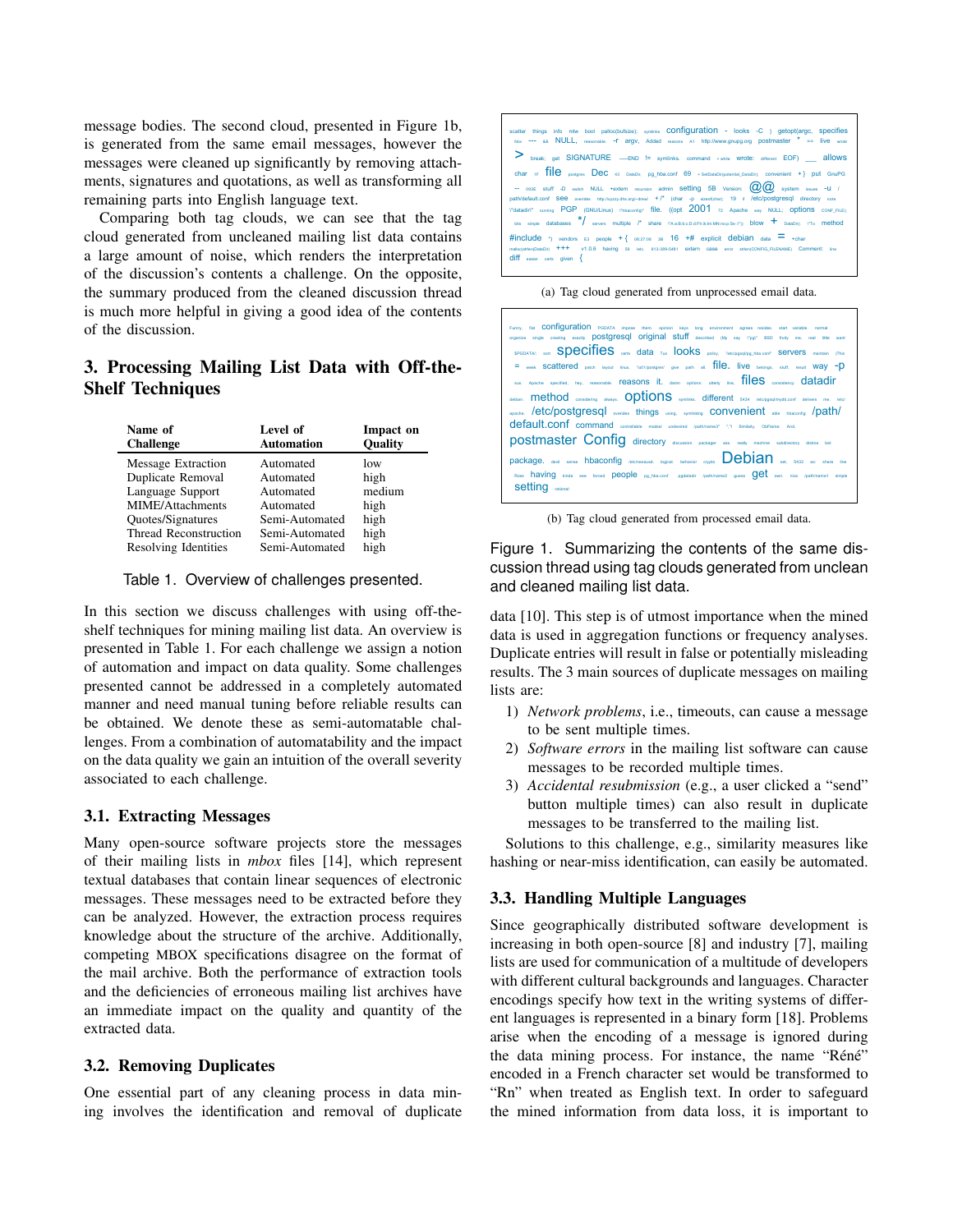determine the appropriate encoding and safely translate text to an encoding like Unicode, which can handle multiple languages simultaneously.

Existing internationalization solutions like the MOZILLA character encoding detection algorithm can be used to robustly unify multi-language archives automatically.

#### 3.4. Handling MIME Messages and Attachments

While plain text emails have the advantage of maximizing compatibility, MIME messages offer the ability to stylize the text and store extra information. Additionally to formatting, the MIME standard also specifies *attachments*. With attachments, users can transmit additional non-text data together with their messages, e.g., documents like spreadsheets, or electronic fingerprints.

While the MIME extension allows for specialized and custom styled messages that can contain binary data, it comes at the cost of making the data mining approach more challenging, as extra mechanisms are needed to handle these contents. A number of different composite MIMEtypes exist, that have implicit semantics for the message contents [4].

Stylized messages need to be translated from html or rich text to a plain text format, attachments need to be separated from the messages' contents and stored separately, and composite type messages need to be handled according to their implicit semantics.

#### 3.5. Removing Quotes and Signatures

In mailing list discussions, users usually refer to text from a previous participant by quoting parts of the original message to give more context and meaning to their contributions, as S. Hambridge from Intel states in his network etiquette guidelines [6]:

*"If you are sending a reply to a message or a posting be sure you summarize the original at the top of the message, or include just enough text of the original to give a context."*

However, the additional text might not be desirable for text- and data mining approaches, as it is redundant information that has already been encountered before. Quoted text typically begins with one or more ">" signs at the beginning of a line - one for each level of quotation - and is easily removed automatically.

Signatures are typically used as a "soft" proof of identity and to indicate that no more text is following in a message [6]. Signatures contain a variety of artifacts, such as contact information, text graphics, famous quotes and trivia. For instance, Google Mail [5] can be set up to include a random quote as a signature when sending email. Many free email services also add advertisements as a signature when a message is sent. As a result, the information in a signature block is often repetitive and unrelated to the

|  |  |  |                               |  |  |  |  |  | . . _ .____. .____   Neighbourhood Coder                                     |  |
|--|--|--|-------------------------------|--|--|--|--|--|------------------------------------------------------------------------------|--|
|  |  |  | IVIIIIIV IIVIVIIVI I IIVI     |  |  |  |  |  |                                                                              |  |
|  |  |  |                               |  |  |  |  |  |                                                                              |  |
|  |  |  |                               |  |  |  |  |  | One ring to rule them all, one ring to find them, one ring to bring them all |  |
|  |  |  | and in the darkness bind them |  |  |  |  |  |                                                                              |  |

Figure 2. Sample signature extracted from a message on the PostgreSQL mailing list.

message. Figure 2 illustrates a sample signature from a participant on the PostgreSQL developer's mailing list.

Current solutions to this challenge exist only as semiautomated tools or processes that need to resort to manual inspection and fine-tuning of parameters to yield good results.

#### 3.6. Reconstructing Discussion Threads

An email *discussion thread* is a set of messages that are logically related, e.g., multiple answers to a question. The messages in the set form a tree-shaped hierarchy. Whenever a user participates in the discussion, his message becomes a child of the message he is replying to. The initial message starting a new topic is the root node.

However, mailing list archives commonly store messages based on their temporal order rather than their logical grouping. As such, the hierarchical order has to be reconstructed after the messages have been extracted.

As an additional challenge, a user's email client is responsible for storing unique identification information on messages in a special header field. This header is optional, so in practice one cannot rely on threading information to be present. For instance, the MICROSOFT Outlook [11] email client did not implement a message-id header until its latest version (Outlook 2007).

Current solutions to this challenge exist only as semiautomated processes that need to resort to manual inspection.

#### 3.7. Resolving Multiple Identities

Some participants use multiple email addresses when taking part in discussions on a mailing list [1]. These addresses are aliases for individual personalities and should be resolved before using the data. Ignoring this problem can lead to problems when doing quantitative and social analyses.

We know of no fully-automated solution to this problem that can reliably detect and remove signatures from email messages.

#### 4. Related Work

The challenges presented in this work have many implications for applications of mailing list data mining in research. In the past, many of these challenges have been described only anecdotical or as side-notes.

Bird et al. mine mailing lists to study social networks [1], [2]. They identify the multiple alias problem and propose the use of a clustering algorithm to merge identities.